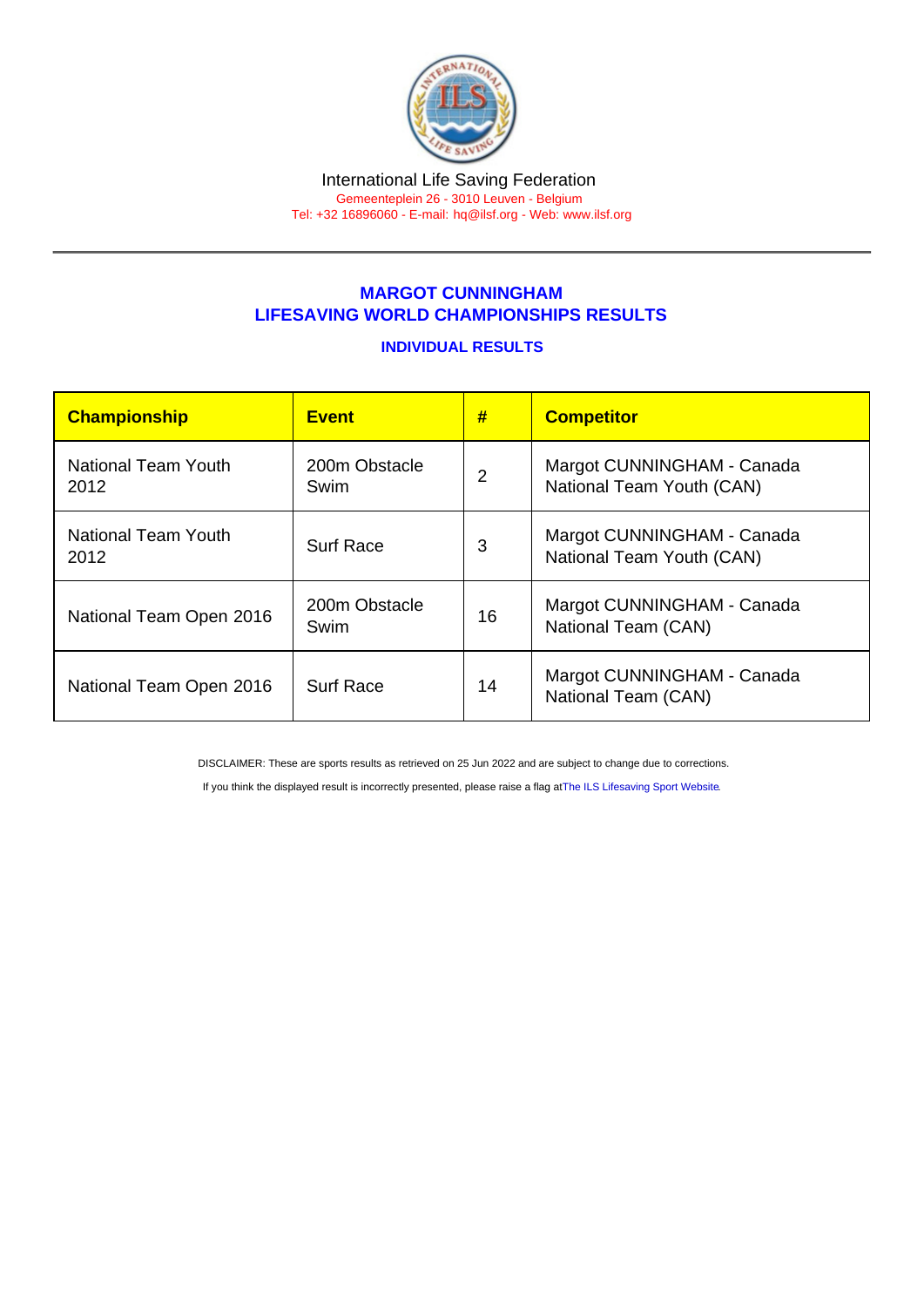## MARGOT CUNNINGHAM LIFESAVING WORLD CHAMPIONSHIPS RESULTS

## TEAM RESULTS

| Championship                              | Event                        | # | <b>Competitors</b>                                                                                                     |
|-------------------------------------------|------------------------------|---|------------------------------------------------------------------------------------------------------------------------|
| <b>National Team</b><br><b>Youth 2012</b> | 4x50m Obstacle Relay         | 4 | <b>Canada National Team Youth</b><br>(CAN)<br>Hailey BURTON, Margot<br>CUNNINGHAM, Jillian RUSK,<br>Danielle SULLIVAN  |
| <b>National Team</b><br><b>Youth 2012</b> | <b>Rescue Tube Rescue</b>    | 4 | <b>Canada National Team Youth</b><br>(CAN)<br>Hailey BURTON, Margot<br>CUNNINGHAM, Ai HAYAMIZU,<br><b>Jillian RUSK</b> |
| <b>National Team</b><br><b>Youth 2012</b> | 4x25m Manikin Relay          | 5 | <b>Canada National Team Youth</b><br>(CAN)<br>Hailey BURTON, Margot<br><b>CUNNINGHAM, Danielle</b><br><b>SULLIVAN</b>  |
| <b>National Team</b><br><b>Youth 2012</b> | 4x50m Medley Relay           | 5 | Canada National Team Youth<br>(CAN)<br>Hailey BURTON, Margot<br>CUNNINGHAM, Alexandra<br>LABAJ, Danielle SULLIVAN      |
| <b>National Team</b><br><b>Youth 2012</b> | Oceanman/Oceanwoman<br>Relay | 5 | <b>Canada National Team Youth</b><br>(CAN)<br>Sarah BERNIER, Margot<br>CUNNINGHAM, Alexandra<br>LABAJ, Jillian RUSK    |